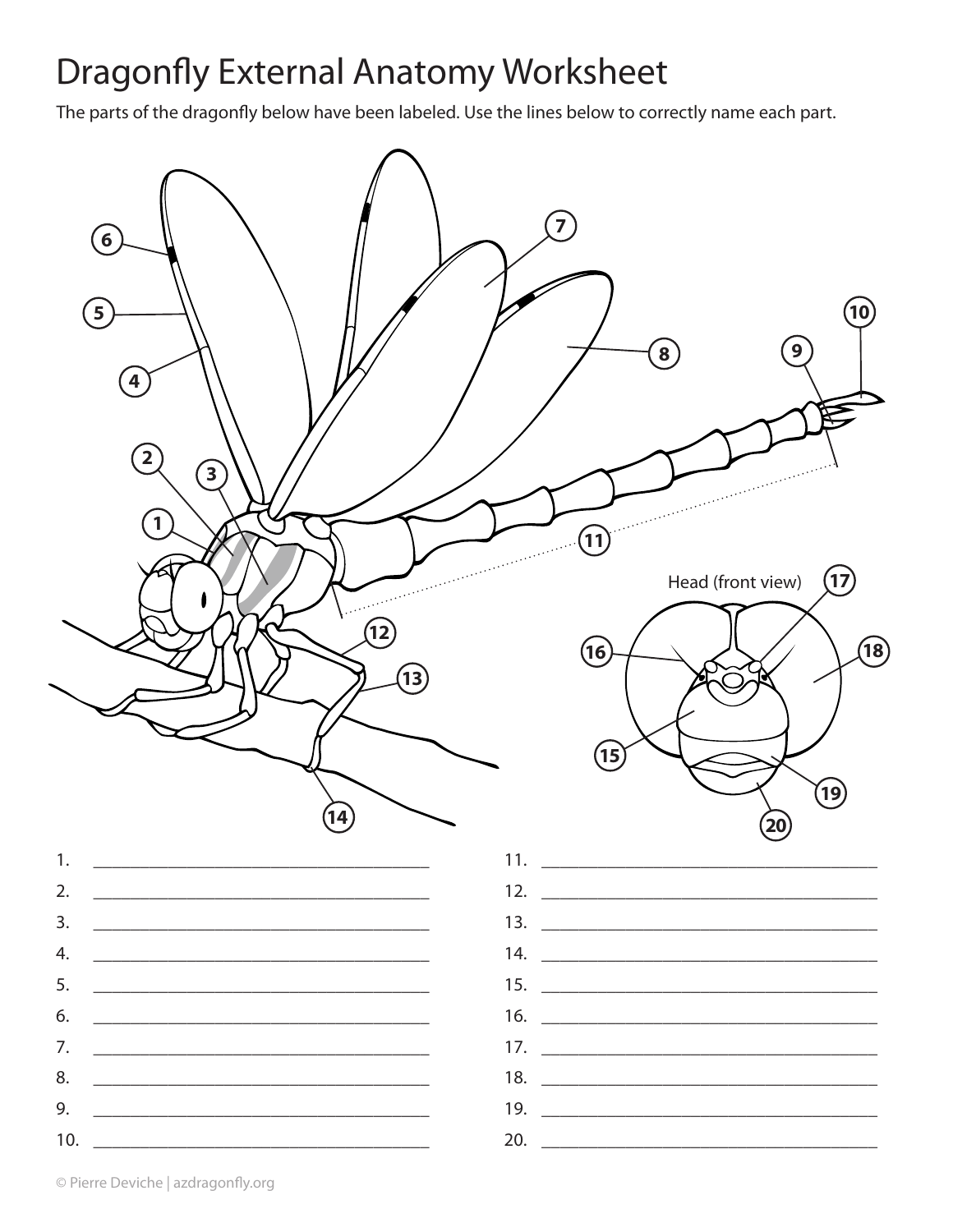## **Damselfly External Anatomy Worksheet**

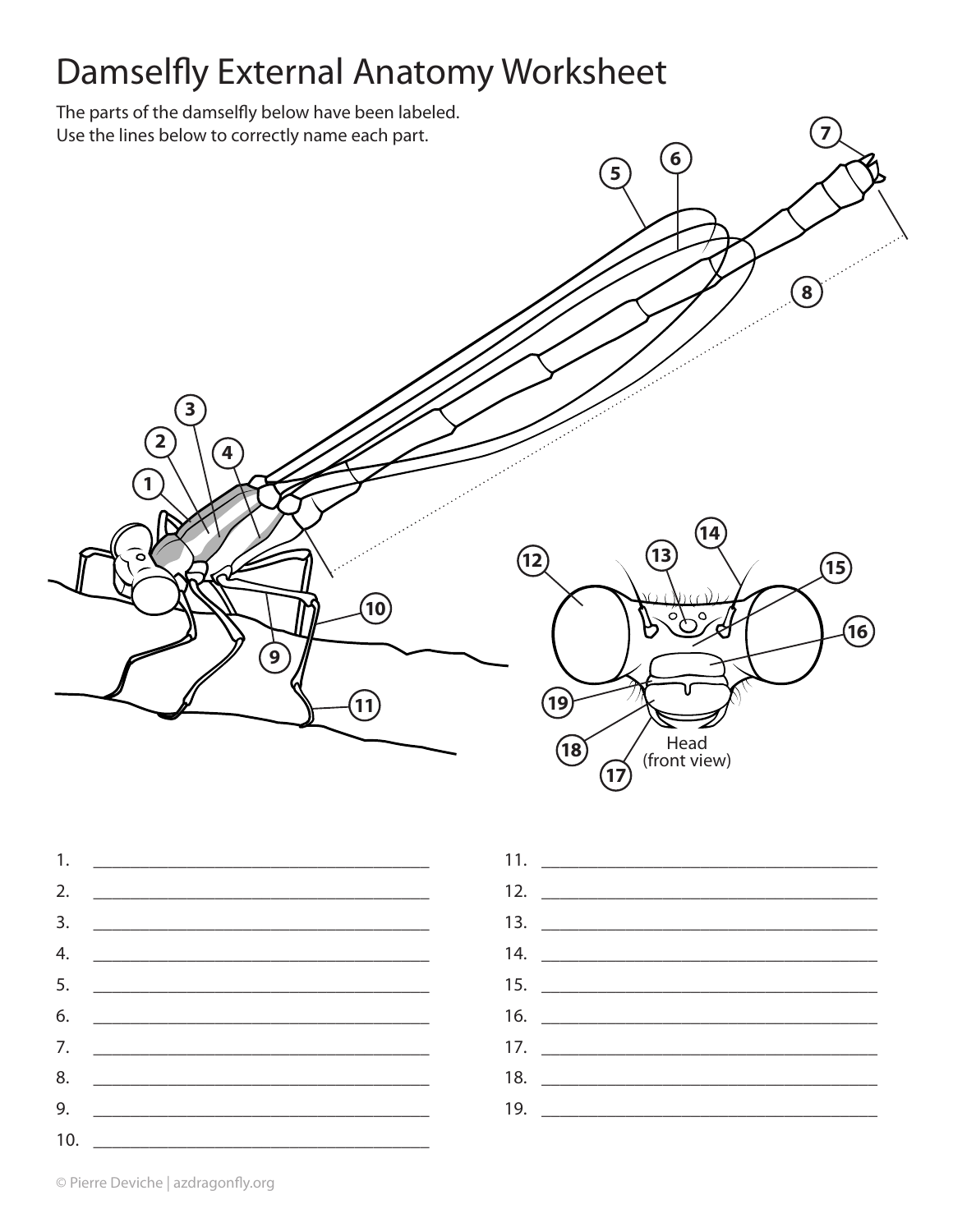## Dragonfly External Anatomy Answer Key

- 1. Middorsal stripe
- 2. Antehumeral stripe
- 3. Humeral stripe
- 4. Nodus
- 5. Costa
- 6. Stigma or pterostigma
- 7. Forewing
- 8. Hindwing
- 9. Epiproc or lower appendages
- 10. Cercus or upper appendages
- 11. Segment 1 through Segment 10
- 12. Femur
- 13. Tibia
- 14. Tarsus
- 15. Frons
- 16. Antenna
- 17. Ocelli
- 18. Compound eye
- 19. Postclypeus
- 20. Mandible